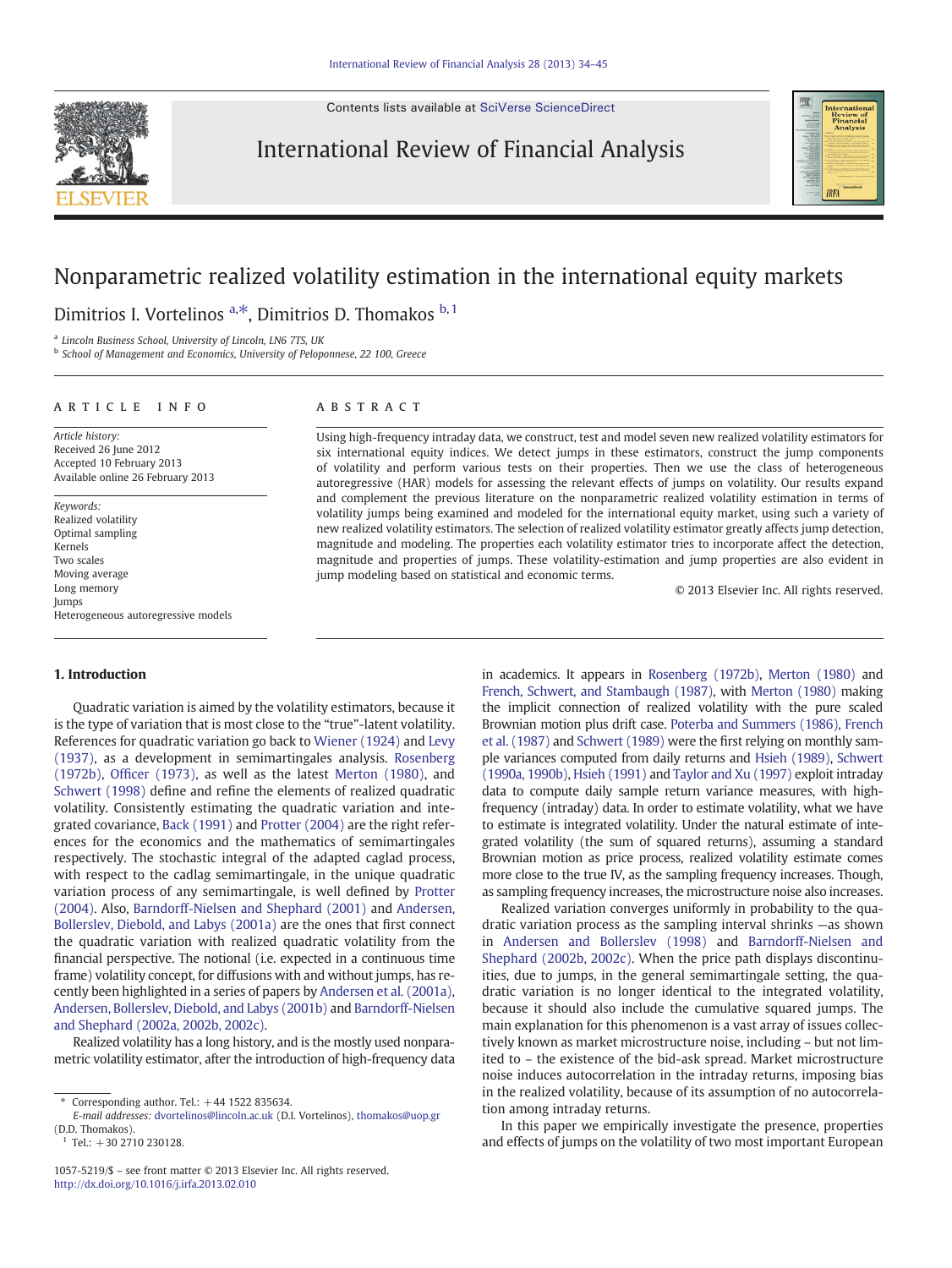indices and four most important U.S. American indices. Using intraday data we first construct several realized volatility estimators and then use these estimators as inputs in further analysis: in testing for jumps, in examining the properties of the resulting jump series and in modeling the jump component of volatility. We employ the methodology of [Andersen, Bollerslev, and Diebold \(2007\),](#page--1-0) ABD hereafter, in testing for and modeling jumps. Their work, in turn, builds on earlier results of [Barndorff-Nielsen and Shephard \(2004, 2006, 2007\)](#page--1-0). Of particular interest here are certain statistics of the jump component of volatility, such as the temporal dependence and duration of jumps. Then, we employ the class of heterogeneous autoregressive (HAR) models for assessing the relevant effects of jumps on volatility. In this type of models we can also disentangle the differential effect that the jump and continuous components have on volatility. The HAR class of models was introduced by Corsi (2009 — [the working](#page--1-0) [paper was available from 2004\)](#page--1-0) and see also [Corsi, Pirino, and Reno](#page--1-0) [\(2008\)](#page--1-0) and [Andersen et al. \(2007\)](#page--1-0). The analysis is performed for six important international equity market indices, the CAC40, DAX, COMPX, NDX, SPX and DJI indices, that differ on capitalization and other characteristics, in an attempt to see what type of effects do volatility jumps have on different markets. This is the first time, to the best of our knowledge, that this type of empirical analysis is performed for the realized volatility estimators studied.

The first trial to correct realized volatility for the market microstructure noise (i.e. jumps) was from [Ebens \(1999\)](#page--1-0) and [Bollen and Inder](#page--1-0) [\(2002\),](#page--1-0) who have used either the moving average or the autoregressive model to whiten the intraday returns, before computing the realized volatility. The realized volatility estimators – studied in the present paper – comprehend various corrections for microstructure noise. [Hansen, Large,](#page--1-0) [and Lunde \(2005\)](#page--1-0) denote a univariate and a multivariate version of a moving average based realized volatility estimator. This estimator uses a first-order moving average regression — symbolized as  $RV_t^{(ma.\ adj1)}$ . Another moving average based realized volatility estimator is also used; in specific, this estimator uses the residuals of a second-order moving average regression and is symbolized as  $RV_{t}^{(ma.\ adj2)}$ . They also propose an adjustment for all the cases, in order to capture the long-run variance of the "whiten" returns. After finding this residual series, they sum the squared residual series and multiply this sum with a numerical function of the MA coefficient. [Bandi, Russell, and Yang \(2008\)](#page--1-0) propose different types of realized kernels. They define the Bartlett kernel estimator  $(RV_t^{(bar)})$  in [Barndorff-Nielsen, Hansen, Lunde, and Shephard \(2006,](#page--1-0) [2008\)](#page--1-0) with a number of the optimal number of return autocovariances defined by [Bandi and Russell \(2005\)](#page--1-0). They also define the two scale realized volatility estimator of [Zhang, Mykland, and Ait-Sahalia \(2005\)](#page--1-0) with an optimal sampling frequency  $\overline{(RV_t^{(m_{opt})})}$ , estimating this frequency as the signal-to-noise ratio, like in [Bandi and Russell \(2005\).](#page--1-0) They also define the two-scale realized volatility estimator of [Zhang et al. \(2005\)](#page--1-0) with the optimal number of subsamples  $(RV_t^{(TS,fs)})$ , coming from [Zhang](#page--1-0) [et al. \(2005\).](#page--1-0) [Bandi et al. \(2008\)](#page--1-0) also define the two-scale realized volatility estimator of [Zhang et al. \(2005\)](#page--1-0) with the number of subsamples estimated by the Bartlett-type kernel weights  $(RV_t^{(\text{TS})})$ , like the optimal number of return autocovariances in [Bandi and Russell \(2005\).](#page--1-0) [Bandi](#page--1-0) [et al. \(2008\)](#page--1-0) also define an adjustment of the above two-scale estimator as its downward bias corrected version  $(RV_t^{(TS, BC)})$ . The number of subsamples is defined like in estimator  $RV_t^{(TS)}$ .

The rest of the paper is organized as follows. In Section 2 we have an overview of our empirical methodology; in [Section 3](#page--1-0) we present the data used in the paper; in [Section 4](#page--1-0) we discuss our results and in [Section 5](#page--1-0) we offer some concluding remarks.

### 2. Empirical methodology

#### 2.1. Volatility estimators

There is an active literature on the many available realized volatility estimators, from the original "naive" estimator to advanced estimators that correct for the presence of market microstructure effects, like microstructure noise which can be correlated with the underlying high-frequency prices. We cannot possibly review this line of the literature here so we next present the estimators that we use in this paper along with their main references from the literature.

To begin with assume that for each day, with time confined in the unit interval [0,1], the observed intraday logarithmic asset prices follow the noise contaminated process:

$$
p_{t_i,m} = p_{t_i,m}^* + u_{t_i}
$$
 (1)

where p denotes the observed logarithmic price,  $p^*$  denotes the unobservable equilibrium logarithmic price and  $u$  denotes the unobservable market microstructure noise.<sup>2</sup> The time index  $t_i$  represents the  $i<sup>th</sup>$  observation in the  $m + 1$  intraday observations with a sampling frequency equal to 1/m. Denote by  $r_{i,m} = p_{t_i,m} - p_{t_i-1,m}$  and  $r_{i,m}^* = p_{t_i,m}^* - p_{t_i-1,m}^*$  the corresponding intraday returns (at the highest frequency of observation) and by  $e_{i,m} = u_{t_i} - u_{t_i-1}$  the difference of the noise component and assume that the equilibrium price evolves as a function of a stochastic volatility process as:

$$
p_{t_i}^* \underbrace{\det}_{0} \int_{0}^{t_i} \sigma_s dW_s + j_{t_i}
$$
 (2)

where  $\sigma_t$  is a stochastic volatility process and  $W_t$  is standard Brownian motion and where  $j_t$ , denotes the component that will appear in the price process in the case there are discrete jumps. The integrated volatility over the whole day is then given by:

$$
V_t \underline{\text{def}} \int_0^1 \sigma_s^2 ds + \lambda_t \tag{3}
$$

where  $\lambda_t = \sum_{0 \le s \le 1} \kappa_s^2$  is the contribution of the jumps into the volatility, with  $\kappa_s$  denoting the size of the discrete jumps.

To present our realized volatility estimators consider first the case where  $j_{t_i} = q_t = 0$  so that there are no jumps present. Then, a consistent estimator for volatility, as  $m \to \infty$ , is given by the sum of intraday squared equilibrium returns as:

$$
RV_{t^*}^{(m)} \underline{\det} \sum_{i=1}^m r_{i,m}^{*2} \to V_t. \tag{4}
$$

However,  $r_{i,m}^{*2}$  is latent and thus the above estimator cannot be implemented. The obvious alternative is to use the sum of intraday squared observable returns but this alternative is not robust to the presence of microstructure noise (leading to various inconsistencies). One has therefore to consider various other estimators. We begin with the naive benchmark, the realized 5-minute estimator.

[Hsieh \(1989, 1991\)](#page--1-0) and [Schwert \(1990a, 1990b\)](#page--1-0) were the first to consider the use of high-frequency data for computing an early version of realized volatility estimators. However, the currently accepted prototype of a realized volatility estimator comes from the work of [Andersen et al. \(2001a\),](#page--1-0) ABDL hereafter, and is simply the sum of the observable intraday squared returns:

$$
RV_t^{(m)} \underbrace{\text{def}}_{i=1} \sum_{i=1}^m r_{i,m}^2. \tag{5}
$$

In the absence of noise, this estimator is a consistent estimator of  $V_t$  as the sampling frequency increases. However, given the existence

 $2$  The microstructure noise variable is treated under various probabilistic assumptions in the literature, the easiest of which is that it is an i.i.d. sequence.